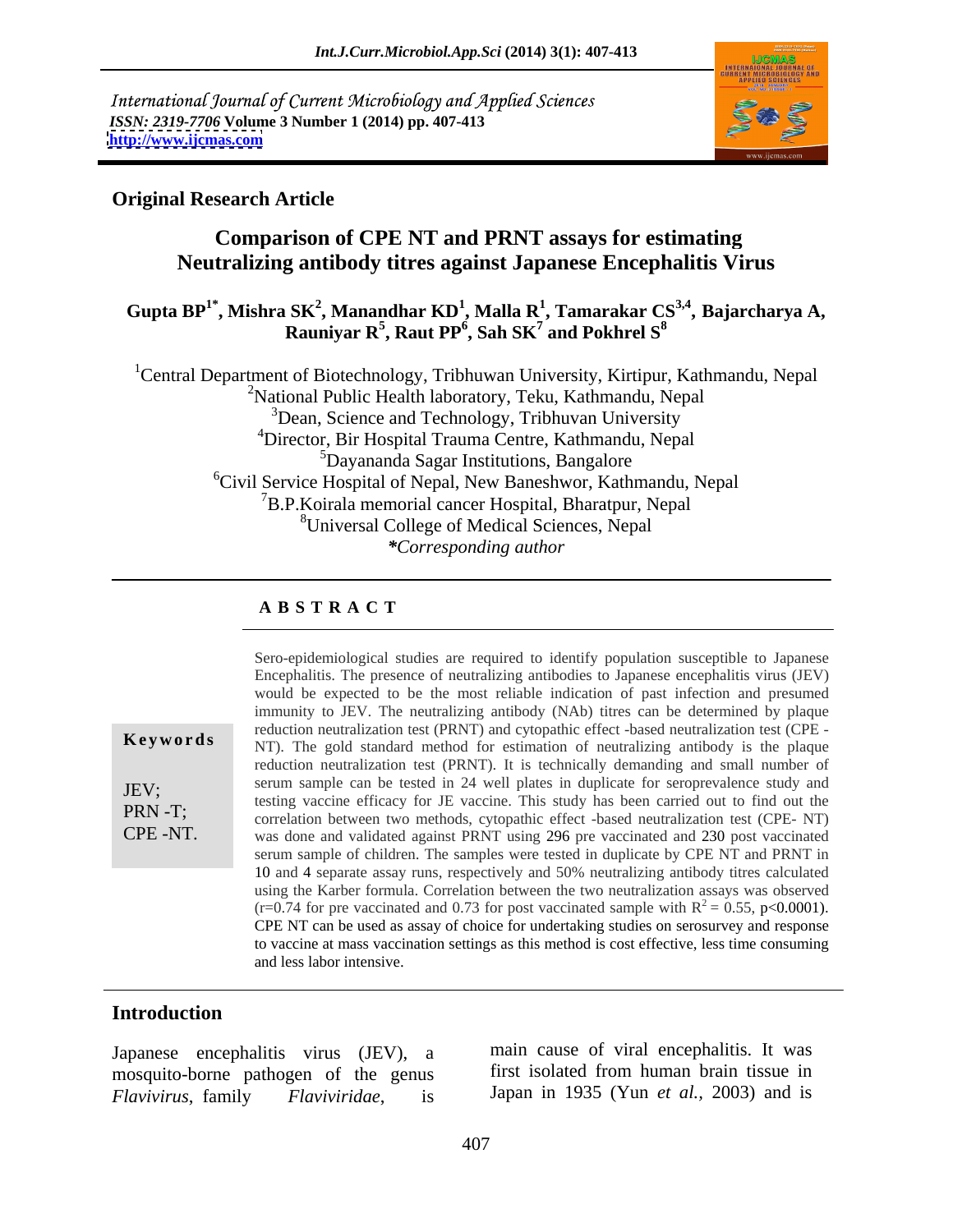transmitted by bloodsucking Culex during JEV serocomplex infections within mosquitoes - predominantly Culex the same geographic regions poses tritaeniorhynchus. Three billion people problems for development of serological live in the endemic areas and at least assays for serosurvey study. The PRNT 50,000 clinical Japanese encephalitis (JE) and CPE NT with enhanced sensitivity for cases occur each year, which are a great burden to the affected populations antibody was developed. The serosurvey (Japanese encephalitis vaccines, WHO, of JEV infections and vaccine efficacy is 1998). The clinical to subclinical ratio of commonly achieved by using this assay. JE is 1:300 (Kitchener *et al*., 2008). It has This assay is more sensitive than HI and spread across Asia and has become the most important cause of epidemic encephalitis worldwide (Solomon *et al.*, The PRNT and CPE NT assay measures 2003).The disease reported in Southeast the level of JE neutralizing antibodies in a Asia mainly India, Bangladesh, Sri Lanka serum sample by determining the ability of and Nepal (Erlanger *et al*; 2009). In India, dilutions of serum to block the production first case of JE was reported from Vellore of viral plaques in PRNT and in 1955 (Saxena V and Dhole T N 2008).A morphological changes of cell in CPE NT major outbreak resulting in 42.6% case- on BHK-21 cell monolayer by a known fatality rate was reported from Bankura amount of JEV. Although Plaque district of West Bengal in 1973 reduction neutralization test (PRNT) is (Chakravarty *et al.*, 1975). There was considered the "gold-standard" assay for extensive outbreak of Japanese measurement of neutralizing antibody, it is Encephalitis in 1981 (Rao *et al*., 1988) & technically demanding and small number prevalence of neutralizing antibodies of sample can be screen. Thus for against JEV was 49.17% in south Arcot screening of large number of sample in district Tamil Nadu & Pondicherry sero prevalence study CPE based NT in (Risbud *et al*., 1991). The outbreaks also occurred in Bihar, Uttar Pradesh, Assam, Andhra Pradesh, Tamil Nadu and **Materials and Methods** Karnataka (Anuradha SK *et al*., 2011). A major outbreak of Japanese encephalitis occurred in the eastern UP during 1977-78 and 2005 with 5,737 cases & with 1,344 deaths (Parida *et al*., 2006). of 1 x Dulbecco s modified Eagle s

In the past, haemagglutination inhibition Paisley, UK) supplemented with 10% (HI) assay was the most widely used FBS, 5% TPB, 13.3 ml/L of  $(7.5\% \text{ w/v})$ *et al*., 2009). However, an alternative test cells would be desirable. Due to the presence of cross-reactive antibodies

detecting low levels of JEV neutralizing ELISA (Solomon *et al*., 2000).

The PRNT and CPE NT assay measures the level of JE neutralizing antibodies in a of viral plaques in PRNT and on BHK-21cell monolayer by a known amount of JEV. Although Plaque 96-well plates would be preferred.

# **Materials and Methods**

technique for this purpose, because it is NaHCO3, 5 ml/L L-glutamine , Penicillin, rapid, and simple to perform, and HI Streptomycin and Gentamycin 250 µl/l, antibodies have been shown to correlate 400 µl/l and400 µl/l respectively.The cell well with neutralizing antibodies (Erlanger concentration was adjusted to  $0.25 \times 10^6$ with increased sensitivity and specificity each well of a 24-well plate or 100 mL to that does not require the use of primate red each well of a 96-well plate. Plates were BHK-21 cells, passage 13-21, were used throughout the study. The cells were grown in growth medium (GM) consisting medium (DMEM; GIBCO Invitrogen, Paisley, UK) supplemented with 10% FBS, 5% TPB,13.3 ml/L of (7.5% w/v) cells /mL, and either 1mL was added to incubated for 42 h to allow the formation of a monolayer before use.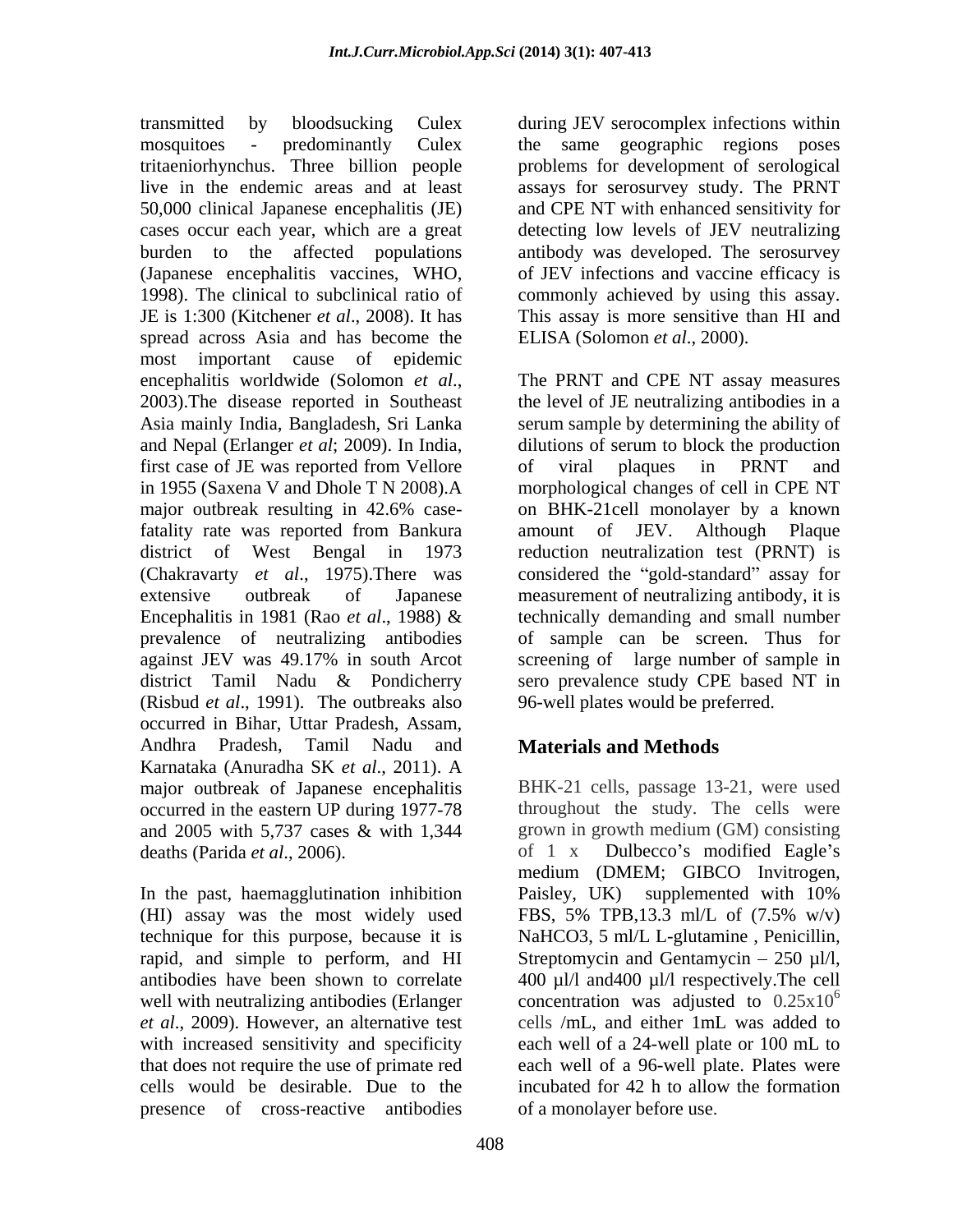The Virus strain (JEV 057434) adapted to BHK-21 cell, belongs to Genotype III was isolated from human in Gorakhpur in 2005 pool were prepared by infecting confluent distributed in cryovials and stored at -70 $\mathrm{C}$  with 5% CO<sub>2</sub>. The virus antibody mixture dilutions giving  $10^{-2.6}$  per well in a 96-well with 5% CO<sub>2</sub>. A known positive control plate (CPE NT) and 40-50 plaque per well

the project on serosurvey and antibody of Virology, Gorakhpur Unit during uL of 0.1% Amido black was added to 1-15 years of age were included in the years children immunized with JEV SA 14-14-2 live attenuated vaccine on 1 For PRNT, Serum was diluted 1:5 dilution month post vaccination. The serum was and inactivated. Sera were further diluted stored at  $-20^0$ C. Altogether 296 pre vaccinated and 230 post vaccinated sera starting from 1/5 to 1/320. To make were chosen for this study.  $\frac{1}{5}$  fourfold dilutions 20  $\mu$ L of the 1/5 dilution

 $56^{\circ}$ C water bath for 30 minutes for

further diluted in 96 well plates as required by the assay procedure.

were used throughout the study. Virus For CPE NT, Serum samples were diluted monolayer of BHK cells was with 0.1 diluted in 96 well plates in duplicate in m.o.i (multiplicity of infection) at  $37^0C$  60 $\mu$ L volume. A predetermined virus with 5%  $CO<sub>2</sub>$  and harvested when 80-90 dilution was added capable of giving 2 log % of cells showed cytopathic effect (CPE), TCID50 virus dose. Virus antibody observed. Virus suspension were mixture was incubated for 1 hr at  $37^{\circ}$ C till further use. The virus titre was was added on preformed monolayered of determined by PRNT and CPE NT. Virus BHK cells. Plates were incubated at  $37^{\circ}$ C in a 24-well plate (PRNT) were chosen for always included in the each plate. Samples all further experiments. were tested in duplicate. A virus titration The serum samples were collected under the dose of the virus. CPE readings were response to single dose attenuated  $JEV$   $TCID_{50}$  titre. After reading, the plate were SA-14-14-2 vaccine by National Institute washed with PBS and approximately 100 December 2010-January 2011.The study each well and allowed to stain for 1 hour. was conducted in the rural and urban Finally, the cell monolayer in each well settings in Eastern UP. Children between was rinsed and the plates allowed to air study. All the seven districts of Gorakhpur several months without any adverse effect. and Basti District were included in the Neutralizing antibody titres were assigned baseline serosurvey. The total pre after staining the plates and determined to vaccinated sample size was 2100. The post reciprocal of antibody dilution capable of vaccinated sera were obtained from 1-15 giving 50% inhibition of virus dose. 1:4 after inactivation. Samples were then  ${}^{0}C$ with 5%  $CO<sub>2</sub>$ . The virus antibody mixture  ${}^{0}C$ with  $5\%$  CO<sub>2</sub>. A known positive control and virus control without serum was was performed in each plate for assessing taken when the virus dose showed 2 logs L of 0.1% Amido black was added to dry. The dried plates can be stored for giving 50% inhibition of virus dose.

Serum samples to be assayed were thawed  $60 \mu L$  of diluents and so on. The sera were and placed in ice bath. Required aliquots tested in duplicate to minimize inter-assay were taken out and first dilution was variations and to help achieve more carried out in MEM with 2% FBS in eppendorf tubes. Tubes were incubated at virus was thawed and the working dilution inactivation of complement. Serum was For PRNT, Serum was diluted 1:5 dilution and inactivated. Sera were further diluted in 96 well plates in fourfold dilutions was transferred to the next well containing reliable results. An aliquot of challenge prepared in maintenance medium and kept covered from light and on wet ice until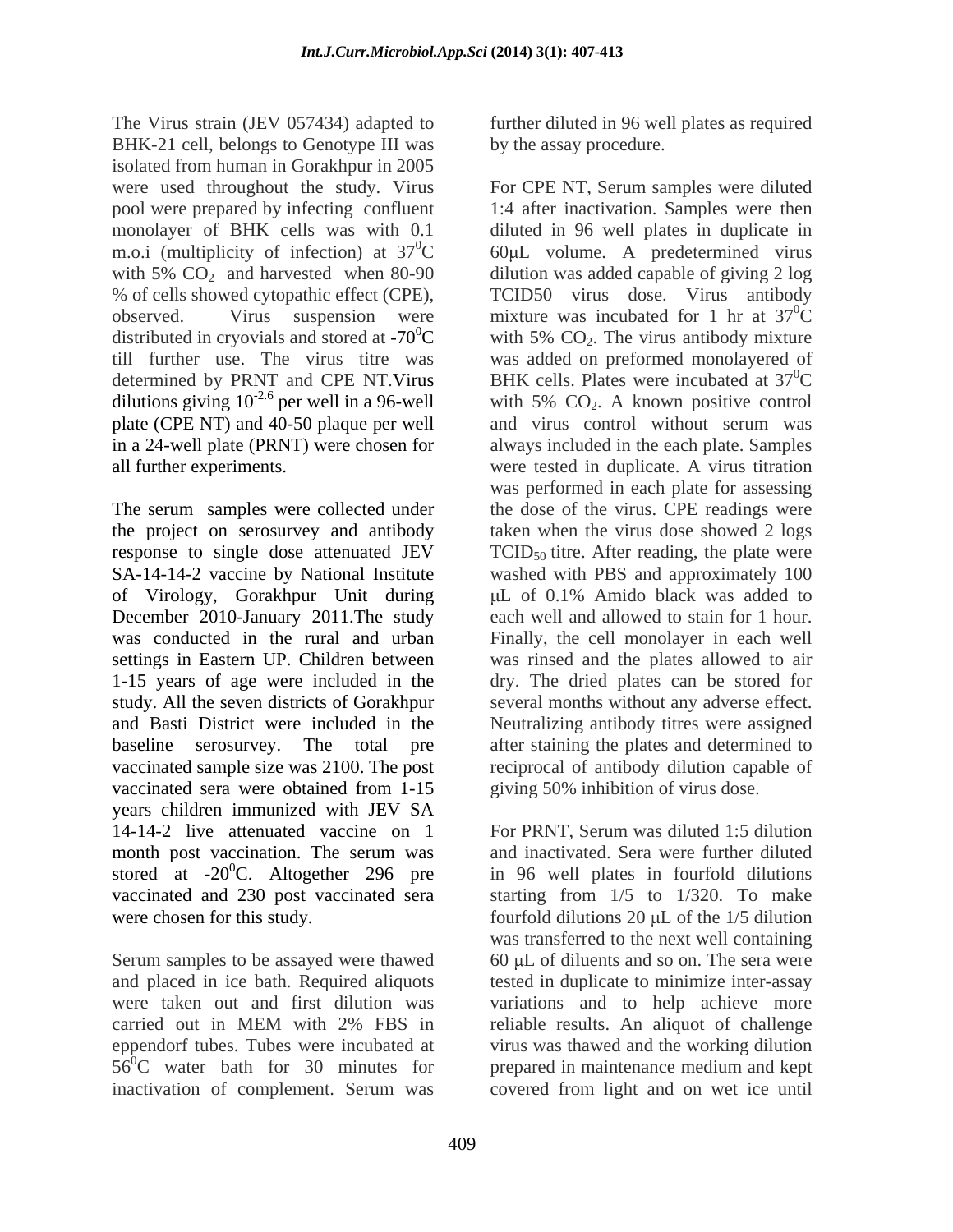needed. An equal volume of diluted challenge virus  $(60 \mu L)$  was added to the variations. Many sera tested in this study volume of serum dilution in each well (60 were already tested by CPE titration for  $\mu$ L). This resulted in the final dilution of N'Ab titres. Comparison and the test serum starting from 1/10 to 1/640. The correlation coefficient calculation for pre plates with virus/serum dilution mixtures vaccination and post vaccination sera were incubated at  $37^0C$  for 1 h to allow revealed that both assays were neutralization to take place. The controls significantly correlating with each other. were included in each assay run; at least In CPE NT as the upper limit was set to be two wells were incubated with 60µL of about 200 higher titres were not diluted challenge virus in the absence of determined accurately in CPENT. Figure 1 serum as a virus control to determine the and 2 shows the correlation coefficient and average plaque count per well and at least one well and preferably one row of wells mixture, virus controls and cell control the 50% inhibition as end point carefully removed and 1mL of overlay with PBS and approximately  $500 \mu L$  of

Neutralizing antibody titres can be determined by PRNT or by CPE NT. In settings. principle both the tests are similar. However, it is always believed that PRNT test is more reliable as it gives mathematical end points for antibody

 ${}^{0}C$  for 1 h to allow revealed that both assays were titres. CPE test is more prone of subjective N'Ab titres. Comparison and the revealed that both assays were the p -values for each of the data set.

were inoculated with media (without virus Cost of assessing the antibody response or serum) to serve as cell controls. At the against virus in mass vaccination set up is end of the 1 hour incubation period, 100 high as very large number of samples L volumes of each virus/serum dilution needed to be assayed. Both assays employ were added to the appropriate well of a 24- determination of antibody titres. In CPE well cell cultured plate. At the end of this  $NT 100 TCID<sub>50</sub>$  is used as virus dose while incubation period the medium was in PRNT about 50 plaques are used as medium was added to each well. The least 200 times more than that of CPE NT. plates were returned to the  $37^{\circ}$ C incubator In assessing the response in mass and incubated for a further 3 days. At the vaccination, collection of substantial end of the 3 day incubation period, the amounts of serum samples also becomes a overlay medium was carefully decanted difficult task. Also in these situations, a into disinfectant. The wells were washed rough estimate of seroconversion is 0.1% Amido black was added to each well accurate serum titres. Keeping this in mind and allowed to stain for 1 hour. Finally, neutralizing antibody titres carried out by the cell monolayer in each well was rinsed PRNT was compared with that of done by and the plates allowed to air dry. The dried CPE NT, It was observed that both assays plates can be stored for several months correlated extremely well (Correlation without any adverse effect on the ability to  $\qquad$  coefficient 0.73, p<0.0001). This was count plaques. observed in both pre and posts vaccination **Results and Discussion in future CPE NT** may be used as assay of the 50% inhibition as end point virus dose. Cost of undertaking PRNT is at sufficient rather than having highly sera samples also. It can be concluded that choice for undertaking studies on response to vaccine at least in mass vaccination settings.

> Japanese encephalitis (JE) is a major public health problem in several countries in Southeast Asia including India.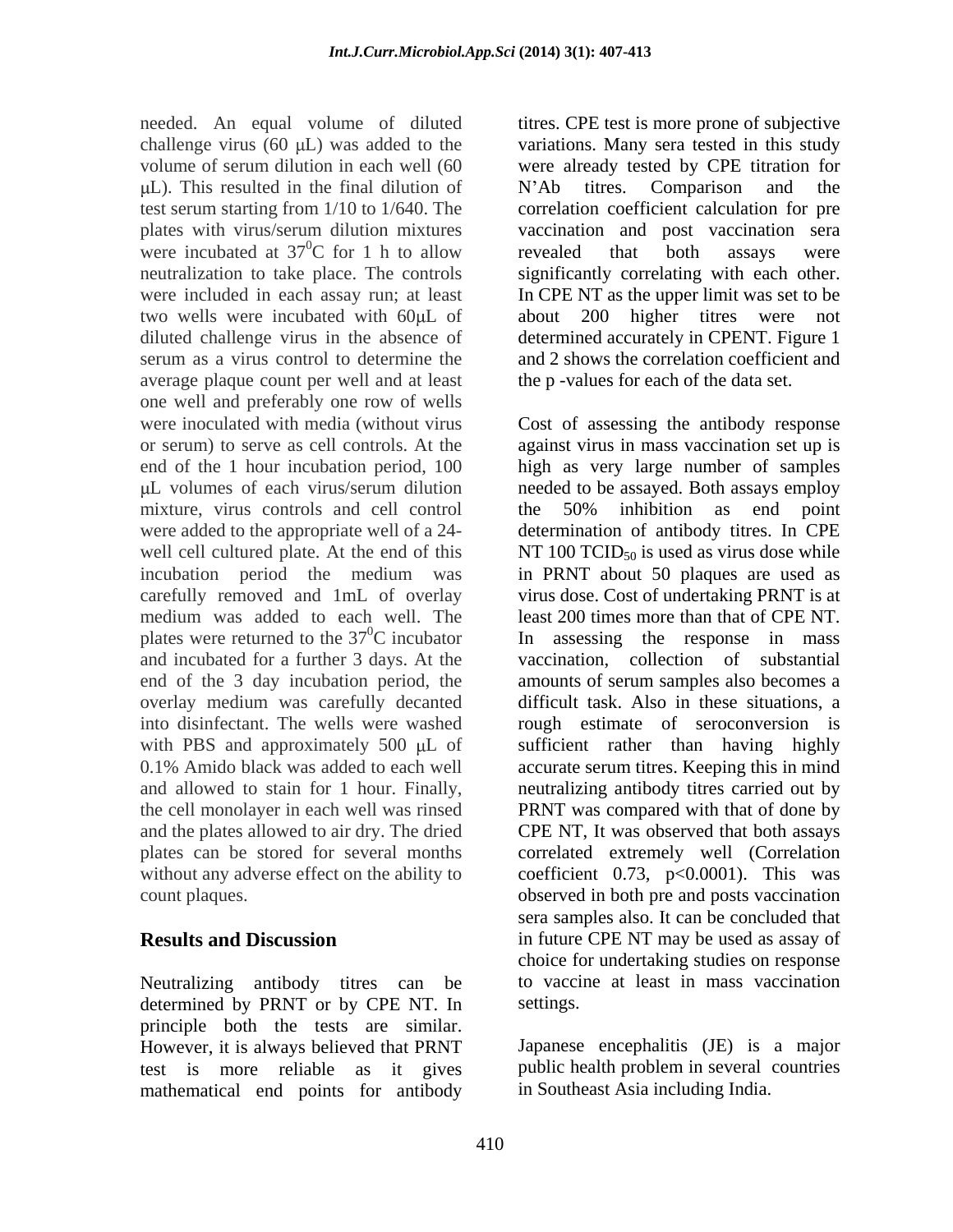

**Figure.1** Correlation of Pre vaccinated sera by CPE NT and PRNT

**Figure.2** Correlation of post vaccinated sera by CPE NT and PRNT

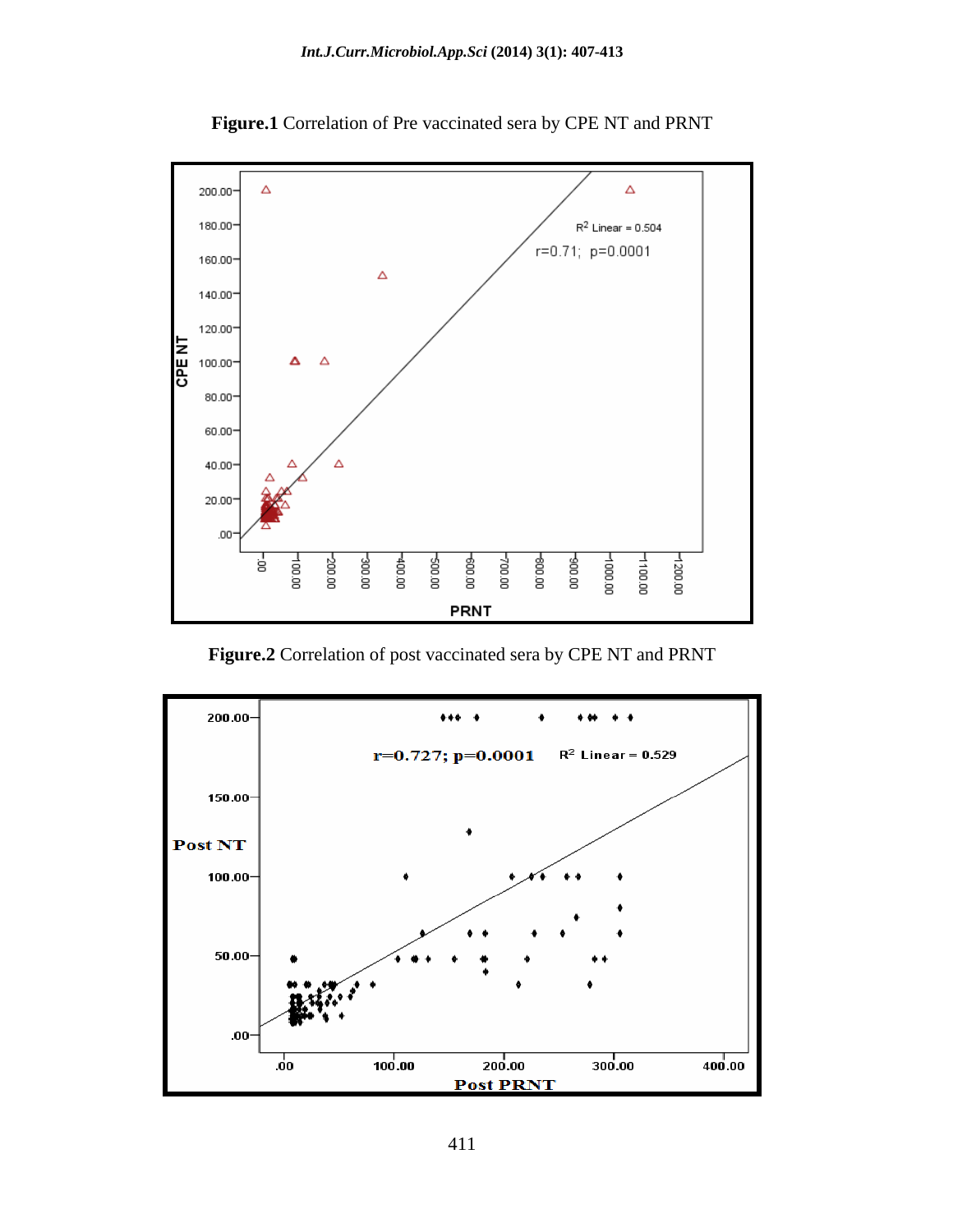Owing to the very high number of cases in eastern Uttar Pradesh, a seroprevalence study in children aged 1-15 years from was undertaken by National Institute of

Serum samples from Gorakhpur (High 380–386. endemic) and Basti (Low endemic) Burke, D.S., A. Nisalak, and M. A. districts were tested for JE virus Ussery, 1985 "Kinetics in IgM and neutralizing antibodies by plaque IgG responses to Japanese encephalitis reduction neutralization test. In addition, seroconversion one month after single errebrospinal fluid," Journal of dose of live attenuated SA-14-14-2 vaccine was also studied. Comparisons of CPE NT and PRNT assays for encephalitis virus vaccine. determination of neutralizing antibody were also performed. A titre of 1:10 was considered seropositive. Seroconversion was defined as seropositivity in 1 month 15. post vaccination sera in vaccines having Clarke, D.H., and J. Casals. 1958. serum titre <1:10 at baseline. Antibody titre rise was mentioned as two-fold and four-fold in relation to baseline antibody titre. Comparison of CPE NT and PRNT assay for estimating neutralizing antibody titres against JE virus showed a correlation Cohen, B.J., Parry RP, Doblas D, Samuel coefficient of 0.73.In mass vaccination settings, CPE NT may be used as an assay of choice for undertaking studies on antibody response. plaque reduction neutralisation assay. J

dissertation. The authors would like to thank all the staff of National Institute of Erlanger, T.E., Weiss S, Keiser J, Utzinger Virology, Gorakhpur Unit. J, and

Virol.Methods.3(5):251-60.

Beasley DW, Lewthwaite P, Solomon

T.2008. Current use and development of vaccines for Japanese encephalitis. Expert Opin Biol Ther 8: 95–106.

- seven districts of eastern Uttar Pradesh Bunning, M.L., R. A. Bowen, C. Bruce Virology Gorakhpur unit. infection of horses with West Nile Cropp *et al.*, , 2002. "Experimental" virus," Emerging Infectious Dis.  $8(4)$ : 380 386.
	- Ussery, 1985 "Kinetics in IgM and virus in human serum and cerebrospinal fluid," Journal of Infectious Diseases,
	- CDC.1993. Inactivated Japanese encephalitis virus vaccine. Recommendations of the Advisory Committee on Immunization Practices (ACIP). MMWR Recomm Rep 42: 1 15.
	- Clarke, D.H., and J. Casals. 1958. Techniques for hemagglutination and hemagglutination-inhibition with arthropod-borne viruses," The American J. Trop.Med. Hygiene.7(5): 561–573 and the state of the state of the state of the state of the state of the state of the state of the state of the state of the state of the state of the state of the state of the state of the state of the state of th
	- D, Warrener L, Andrews N, *et al* 2006. Measles immunity testing: comparison of two measles IgG ELISAs with .Virol. Methods.131 (2):209-12
- **Acknowledgement** Endy, T.P., and Nisalak, A.2002. This work has been done as part of M.Sc. and epidemiology. Curr. Top. Endy, T.P., and Nisalak, A.2002. Japanese encephalitis virus: ecology and epidemiology. Curr. Top. Microbiol. Immunol. 267: 11-48.
- **References** encephalitis. Emerg.Infect .Dis. 15: 1 Wiedenmayer K.2009. Past, present, and future of Japanese 7.
- Albrecht, P., Herrman K, and Burns, G.R. Griffin, D.E. Measles virus. In: Knipe 1981. Role of virus strain in DM, and Howley, P.M, 2001editors. conventional and enhanced measles plaque neutralisation test. J. Lippincott Williams & Wilkins;. p. Fields Virology. Philadelphia: 1401-41.